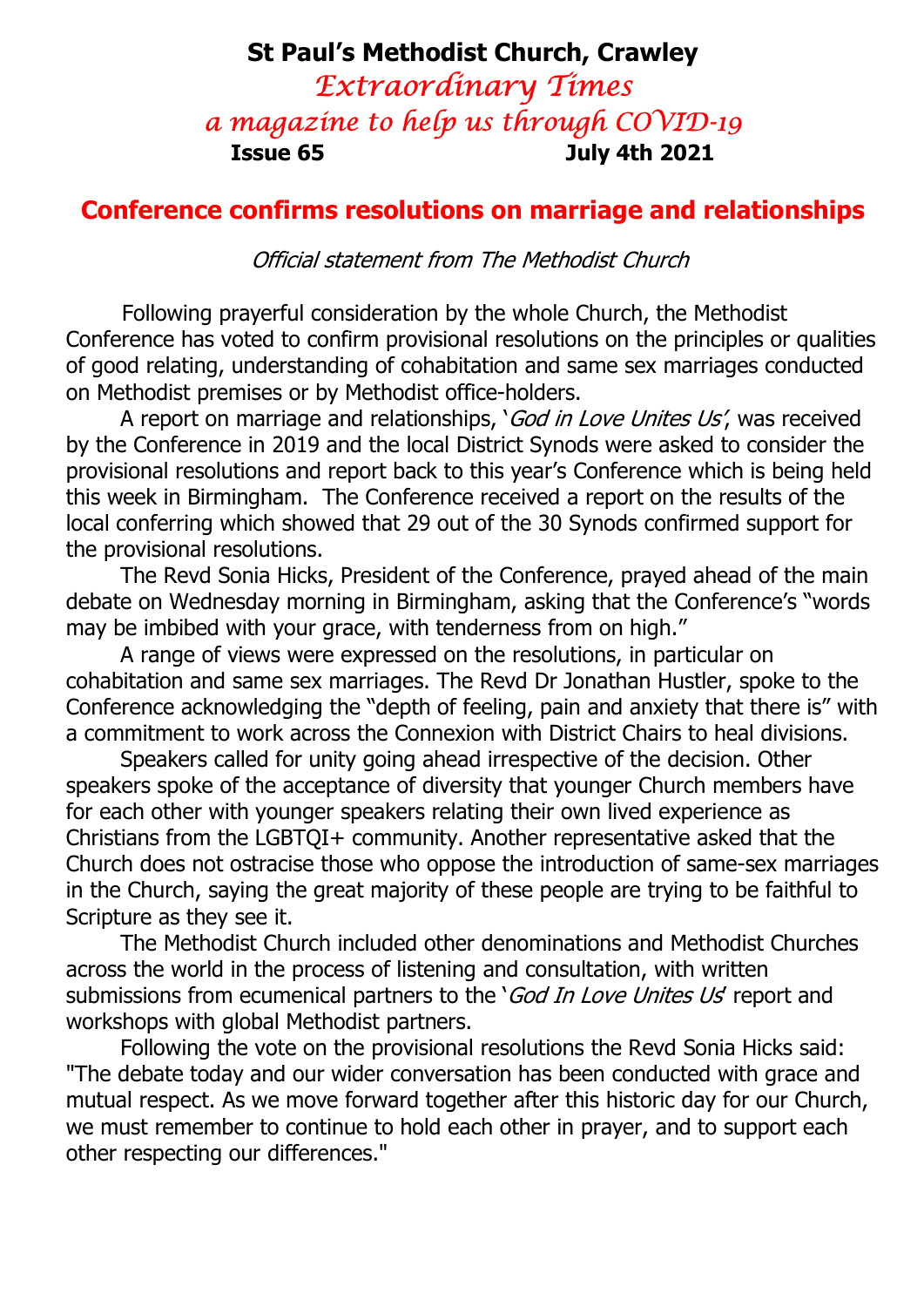### A pastoral letter from the President and Vice-President following the Conference vote on Marriage and Relationships

We wished to take this opportunity to write to you after the Conference voted on the resolutions contained in the marriage and relationships report.

We very much appreciate that these decisions will stir up many different emotions for our siblings across the Connexion. There will be some who will be deeply hurt and others who will rejoice by what has been decided.

Our Presidential theme this year is *God's Table: An Invitation for All*, and God's invitation is for every single one of us. The Methodist Church has held tension for many years and as a Church and a family, we must do all we can to live with contradictory convictions.

This work was first reflected on back in 1992 and we have been on this journey together since that point. During the past years we have continued to listen to and to pray for each other and remaining true to what God is saying to us. We must remember in all this, to continue to hold each other in prayer, and to support each other as we find a way forward, respecting our differences.

It is perhaps helpful to remember that there are other issues, some of them discussed at the Conference, on which we hold differing and sometimes strong opinions. We live with them and we do not allow them to impair our communion with each other. We respect each other's consciences, we exercise judgment in when to speak and when to be silent, and we hold one another in prayer. We do all this not for our own sake but for the sake of Christ and the sake of the world which urgently needs to know the power of Christ's reconciling love.

Our prayer for you, beloved siblings, is that in joy or sorrow, in pain or excitement, we might continue to live within that reconciling love.

| The Revd Sonia Hicks        | Mrs Barbara Easton                      |
|-----------------------------|-----------------------------------------|
| President of the Conference | <i>Vice-President of the Conference</i> |

# What's On

**Sunday 4<sup>th</sup> 10:30am** back in church for worship and Holy Communion with Rev Ralph Ward. This service will be live-streamed on Facebook Sunday 11<sup>th</sup> 10:30am in church and on-line with Mr Eddie Newton **3:30pm** in church for all-age worship with Rev Ralph Ward **Sunday 18<sup>th</sup> 10:30am** in church and on-line with Mrs Helen Greaves **Sunday 25<sup>th</sup> 10:30am** in church and on-line with Rev Melvyn Cooke Find all online services on St Paul's Facebook page and website home page

### For Kids and young people

Fridays 6-7pm Kids and Young People Friday Funday **Fridays 7pm** Young Peoples' Singing Group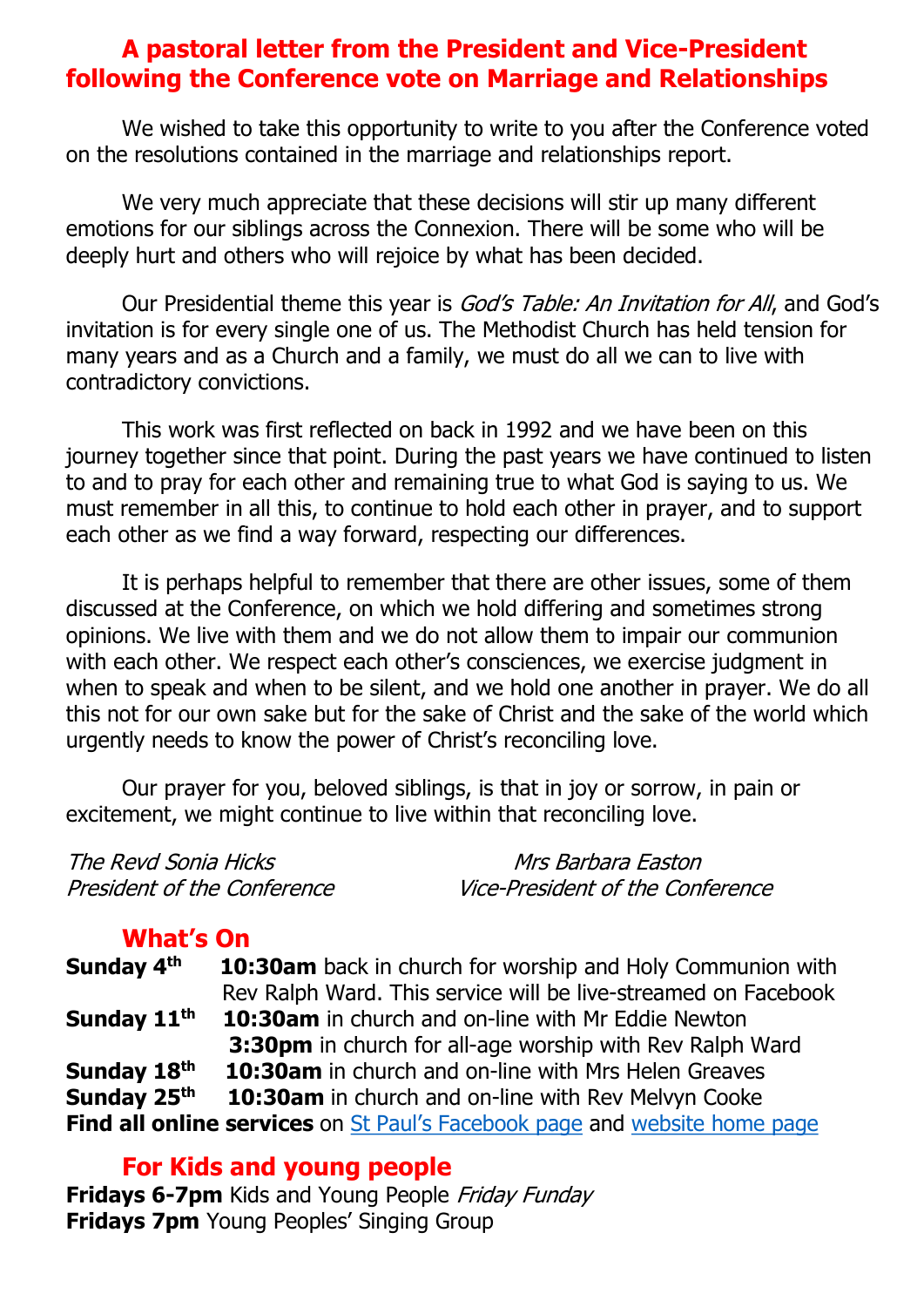# In your prayers

**Our friend** Pam Vanstone has let us know that she is awaiting surgery for kidney cancer. Please hold Pam in your love and your prayers at this anxious time. **Pray for** the new President of the Methodist Conference, Revd Sonia Hicks and Vice-President, Barbara Easton as they begin their year of office.

**Pray for** Rev Ralph as he returns to circuit duties after his 3-month sabbatical leave. Pray that he brings new strength and vision to St Paul's and Trinity churches in his remaining few weeks with us before he and Adele move to Cornwall.

**Continue in prayer for** all affected by the present rise in Covid cases due to the Delta variant, for those who are ill and for all medical and care workers.

**Continue to pray for** Lyn and Richard and for all others you know who need prayers at this time.

**Send** your prayer requests to ask.stpauls@gmail.com Permission must be received from a person before their name is put on the Church prayer list

# Have you visited Friday Funday?

 Our children and young people get together from 6-7pm on Fridays for half an hour of Bible teaching and related activities followed by half an hour of play and socialising. They could do with a few more helpers, so do drop in any Friday evening, see what's going on and consider whether you might offer your help.

#### A happy announcement

The wedding of our Circuit Superintendent, Rev Melvyn Cooke, to Hazel Poole will take place on Monday 5th July at 12.30pm at Reigate Methodist Church. Under Covid restrictions attendance is by invitation only. Please pray for Melvyn and Hazel on their special day and in their new life together.



### Welcome back and farewell to Ralph!

 This Sunday sees Ralph's final morning worship and Holy Communion at St Paul's, but he will be with us for all-age worship at 3:30pm next Sunday  $11<sup>th</sup>$  July.

 Don't forget that Ralph will be having an 'open' afternoon/evening on Saturday 24<sup>th</sup> July at Trinity Church, East Grinstead when we are all warmly invited to drop in any time between 5 - 9pm to say farewell to Ralph and Adele as they move to their next appointment in Cornwall.

 Many thanks are due to Ralph for his ministry to us over the last 3 years, especially during the difficult and testing time that the Covid pandemic has put us through. Ralph's online worship on Sundays, his Wednesday bible studies, the occasional songs and, when it became allowed, his Tuesday afternoon messages from inside St Paul's kept us all connected positively and cheerfully.

Thank you Ralph, and may God's blessing go with you and Adele to Cornwall.